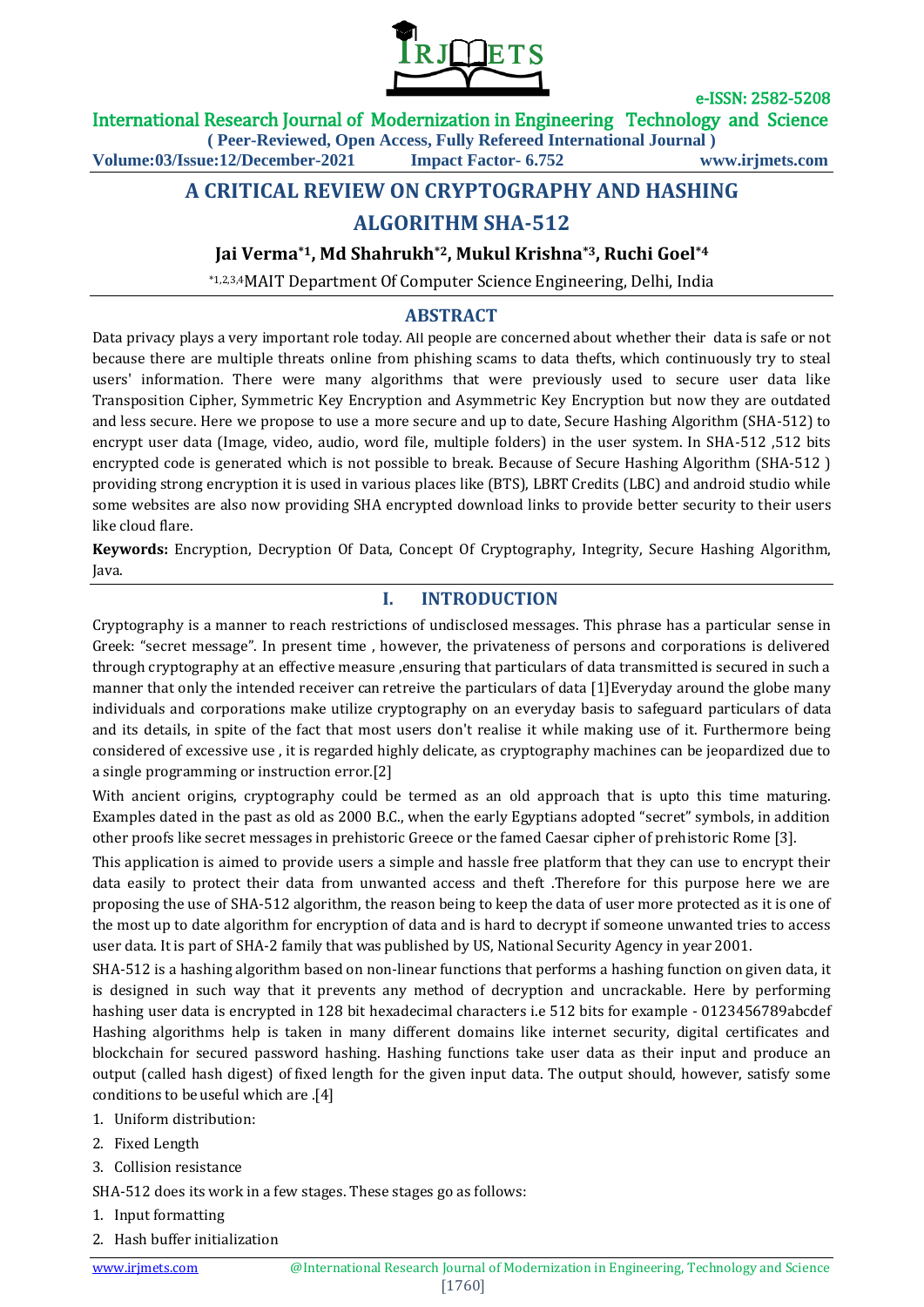

## International Research Journal of Modernization in Engineering Technology and Science

**( Peer-Reviewed, Open Access, Fully Refereed International Journal )**

**Volume:03/Issue:12/December-2021 Impact Factor- 6.752 www.irjmets.com**

- 3. Message Processing
- 4. Output

#### **II. RELATED WORK**

Existing system was able to encrypt the data with 160-bit which is easy to break using brute force approach and the file size was limited due to limitation of file size firstly we compress the data then encrypt the file. In Existing System only one type file at a time of encryption is possible. It was not able to perform validation checkup and display the type of data during the uploading session. It was not able to create multiple virtual drives and can create a single virtual drive only under the desktop or laptop and not to other removable media.[5]

By performing security checkups here that are performed while performing operation of encryption and decryption of documents. By using this SHA, which generates 512-bit it is much larger than the existing system and so it is not possible to break the file because the combination generated by SHA-512 is  $2^{\circ}256$ . Here in the present system file size does not matter while performing the encrypt and decrypt action . It takes merely 5 secs for the users to encrypt as well as decrypt the file. It supports multiple types of files within the single click with the same type of Encryption. If anyone tries to decrypt the file without using the correct key by changing its extension, then the file is corrupted permanently.[6]

#### **III. TERMINOLOGY OFCRYPTOGRAPHY**

**Encryption**:-By encryption we mean the execution to conceal information in such a method that only the user who has a corresponding key can decrypt and read the information. Encryption is a two-way function. When users are encrypting some data , they're doing it with keeping in mind that they have to decrypt the data later.

**Decryption:-** By decryption we mean the conversion of the data that is encrypted to keep it safe, in encrypted extension the data is not in readable format and it has to be decrypted to read it. It is just like the coded message which has to be deciphered to get the original message that is intended to be read by specific person/persons. It uses the concept of a secret key or password to decode/decrypt the file, without it the file can not be opened and if tried to be opened forcefully it will be corrupted permanently[7]

**Hash:-** Hash algorithm is an arithmetical operation that performs the conversion of given data into a numerical fixed length size. So, if we take an example, for better understanding on how hash works…

"The Quick Brown Fox Jumps Over The Lazy Dog"

Now if run this into a specific hash algorithm called crc32 we will get: "07606bb6"

The result is called a hash or hash value. Occasionally hash is also called 1 way encryption.[8]

**Asymmetric encryption** – This is the Public Key example we just gave. One key encrypts the other key decrypts. The encryption only goes one way. This is the concept that forms the foundation for PKI (public key infrastructure), which is the trust model that undergirds SSL/TLS.

**Symmetric Encryption** – This is closer to a form of private key encryption. Each party has its own key that can both encrypt and decrypt. As we discussed in the example above, after the a symmetric encryption that occurs in the SSL handshake, the browser and server communicate using the symmetric session key that is passed along.

**Hashing:-** Hashing is the practice of using an algorithm to map data of any size to a fixed length. This is called a hash value (or sometimes hash code or hash sums or even a hash digest if you're feeling fancy). Whereas encryption is a two-way function, hashing is a one-way function. While it's technically possible to reverse-hash something, the computing power required makes it unfeasible. Hashing is one-way[9]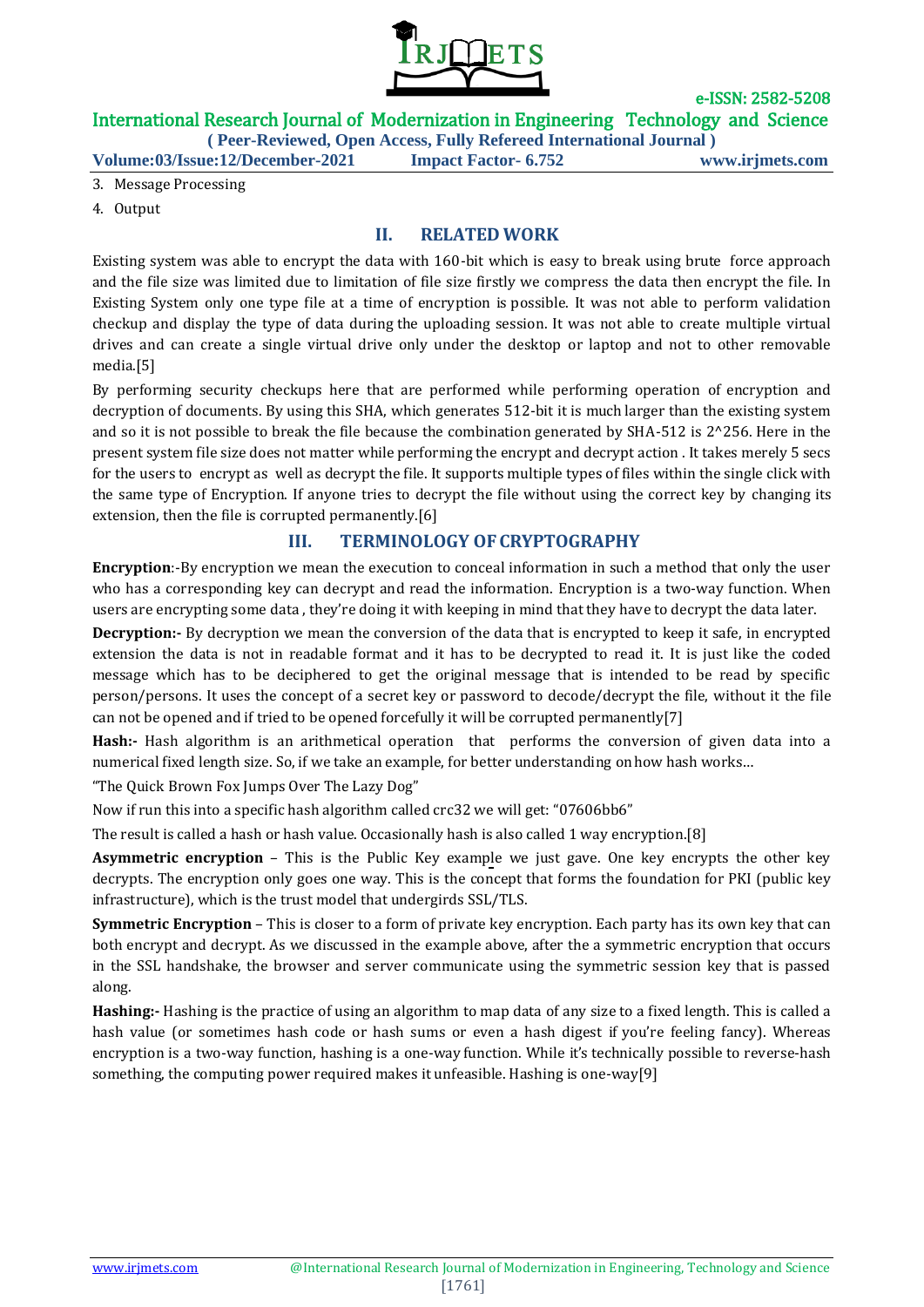

International Research Journal of Modernization in Engineering Technology and Science

**( Peer-Reviewed, Open Access, Fully Refereed International Journal )**

**Volume:03/Issue:12/December-2021 Impact Factor- 6.752 www.irjmets.com**



### **IV. PROPOSED ARCHITECTURE**

Now we will describe the steps of the project that how the file is encrypted and how the file is decrypted. Classification of steps during execution of projects are-

- 1- For Encryption-
- Select the file(Image, video, audio, word file, multiple folders)
- Enter the password
- Pass this password through SHA-512
- Generate key of 128-bits
- File is Encrypted
- 2- For Decryption
- Select the file(Image, video, audio, word file, multiple folders)
- Enter the password
- Generate key of Given Password
- Match the key of both hashes
- If it is Matched, the file will be decrypted or it will show an error message

## **V. RESULT**

Based on the results of research and discussion it can be concluded that the Secure Hashing Algorithm is advanced than other cryptography functions and after researching more about SHA family functions we can here conclude that SHA-512 is the most secure option to encrypt user data. The other cryptographic function like transposition cipher lacks security and are not viable to encrypt sensitive data.. Implementation of the SHA 512 algorithm method produces the longest number of bits of 512 bits so as to ensure system security and data confidentiality. Penetration Testing against Brute Force attacks using the Hashcat tool indicates that the SHA 512 algorithm is better in terms of endurance and strength for brute force testing because it has longer time to find the plaintext of the hash value of the algorithm thus indicating that the hash function is more reliable and robust. It produces the length of 512-bits hash Size and makes 2^256 combinations which are not possible to break. Due to high security this algorithm is also implemented in Blockchain .

| Author                                                | Year of<br>publication | Title                              | Outcome                                                                                                                                                                                                                                                                                                                        |
|-------------------------------------------------------|------------------------|------------------------------------|--------------------------------------------------------------------------------------------------------------------------------------------------------------------------------------------------------------------------------------------------------------------------------------------------------------------------------|
| ABDALBA SIT<br><b>MOHAMM ED AND</b><br>NURHAYAT VAROL | 2019                   | A Review Paper<br>On Cryptograph y | Here the concept of cryptography was discussed with<br>its history and ever changing need of algorithms and<br>their need in digital security. some historical<br>algorithms were also discussed here like caesar<br>cipher, simple substituition ciphers, transposition<br>ciphers, stream ciphers and modern hash algorithms |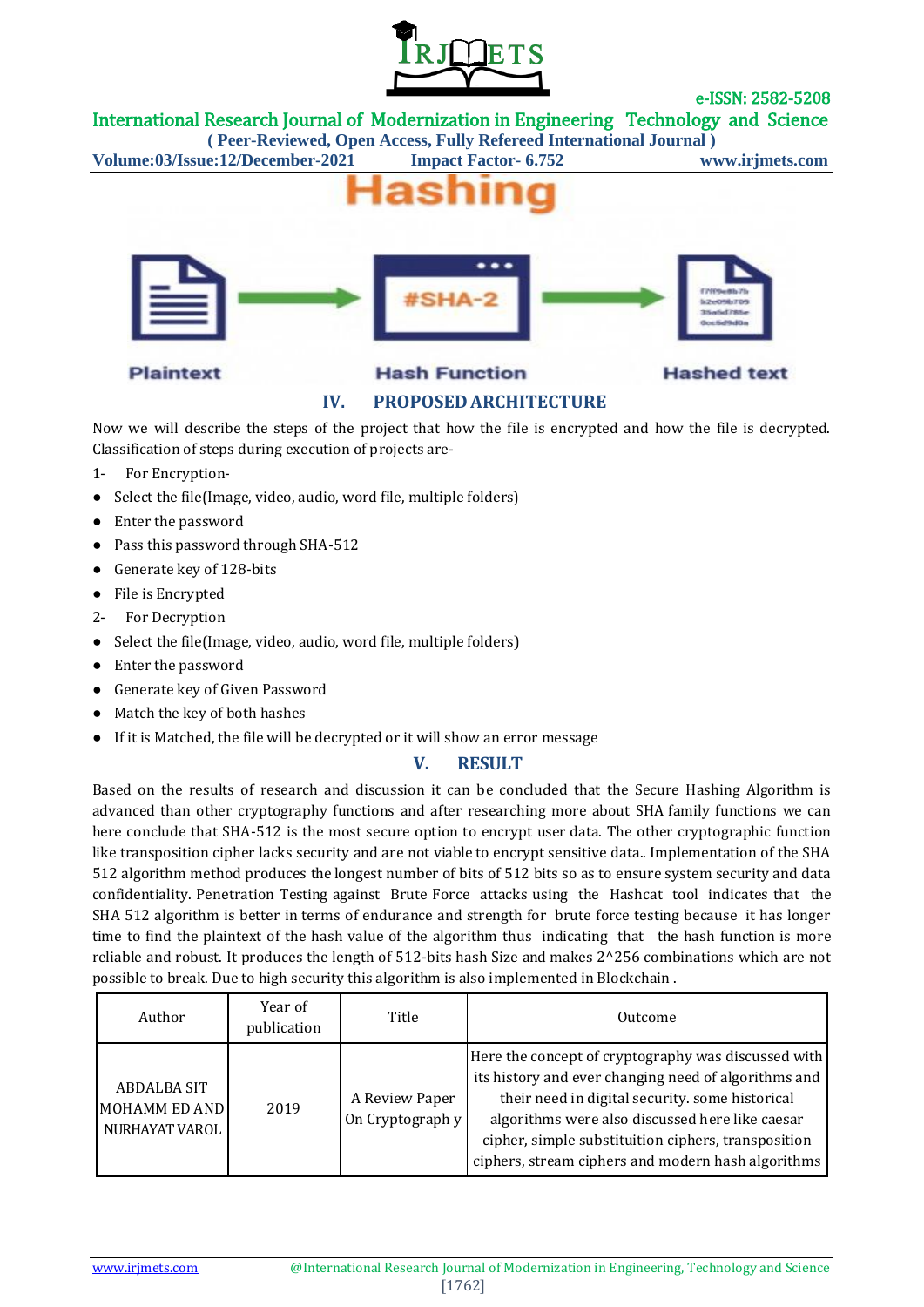

### International Research Journal of Modernization in Engineering Technology and Science

**( Peer-Reviewed, Open Access, Fully Refereed International Journal ) Volume:03/Issue:12/December-2021 Impact Factor- 6.752 www.irjmets.com**

| v olume.os/1880e.12/December-2021<br>11111111111224 Tullion<br>www.n.jincts.com |      |                                                                                                 |                                                                                                                                                                                                                                                                                                                                                                                                                                                         |  |  |
|---------------------------------------------------------------------------------|------|-------------------------------------------------------------------------------------------------|---------------------------------------------------------------------------------------------------------------------------------------------------------------------------------------------------------------------------------------------------------------------------------------------------------------------------------------------------------------------------------------------------------------------------------------------------------|--|--|
| Dr. R.K<br>Gupta                                                                | 2020 | A Review Paper<br>On Concepts Of<br>Cryptograph y And<br>Cryptograph ic<br><b>Hash Function</b> | Here we observed different properties, characteristics<br>of different hashing algorithms. we observed<br>DES, RSA, MD family and SHA family. we also observed<br>the basic concept of cryptography and different type<br>of keys used for encryption. Shortcomings or<br>limitations of different algorithms were also<br>discussed here as DES is not viable for encrypting<br>sensitive data while in RSA it is difficult to decide<br>large p and q |  |  |
| <b>ARADHAN A SAHU</b><br><b>AND SAMAREN</b><br>DRA MOHAN<br><b>GHOSH</b>        | 2017 | A review paper on<br>secure hash<br>algorithms with its<br>variants                             | Different secure hash algorithms from the SHA family<br>were compared on different parameters and how they<br>differ from each other in respect of their construction<br>and working was observed.<br>SHA-O, SHA-1, SHA-2, SHA-3 were<br>compared here.SHA-256 and SHA-512 novel hash<br>algorithms were also discussed here. Working of hash<br>algorithms differ from each other and they work on<br>different principles                             |  |  |
| PIYUSH GARG AND<br><b>NAMITA TIWARI</b>                                         | 2012 | Performance<br>Analysis of SHA<br>Algorithms (SHA -<br>1 and SHA-192):<br>A Review              | Here after comparison between SHA-160 and SHA-<br>192 it was concluded that they are better in their<br>respective field. SHA-192 is more secure when it was<br>tested against the number of brute force attacks that<br>were needed to break it and SHA-160 was proven to<br>be fast when it was compared with other SHA<br>algorithms                                                                                                                 |  |  |
| PIYUSH GUPTA<br><b>AND SANDEEP</b><br><b>KUMAR</b>                              | 2014 | $\overline{A}$<br>Comparative<br>Analysis of SHA<br>and MD5<br>Algorithm                        | After doing comparison here it was found that SHA<br>provided more security than MD5 but MD5 wasfaster<br>than SHA on 32 bit machines                                                                                                                                                                                                                                                                                                                   |  |  |

## **VI. CONCLUSION**

This research paper consists of all the information about Cryptography and Hashing algorithms. Cryptography perform crucial role in the accomplishment of primary goals to protect, authenticity integrity and confidentiality of data. In Cryptography the algorithms are developed in such a way to obtain one's goals. The set of rules takes the time for the computation of hash price. Cryptography will keep emerging with IT and commercial enterprise plans in regard to protecting private, monetary, medical, and e-trade information and providing a decent degree of privateers. We would like to extend this work to variations by creating android based applications and web applications making changes in UI according to our needs. This research paperconsistsof comparisonsbetweendifferent securehashing algorithmsand itsvariants. Each algorithm takes the time for the computation of hash value. By computing the time required from each of these algorithm and finding the algorithm which will require the less amount of time for computation of the hash value.

#### **VII. REFERENCE**

- [1] Abdalbasit Mohammed, Nurhayat Varol.2019. A review paper on cryptography. DOI:10.1109/ISDFS.2019.8757514,
- [2] https://www.researchgate.net/publication/334418542\_A\_Review\_Paper\_on\_Cryptography
- [3] J. Katz and Y. Lindell. 2008. Introduction to Modern Cryptography, London: Taylor & Francis Group, LLC, 2008.